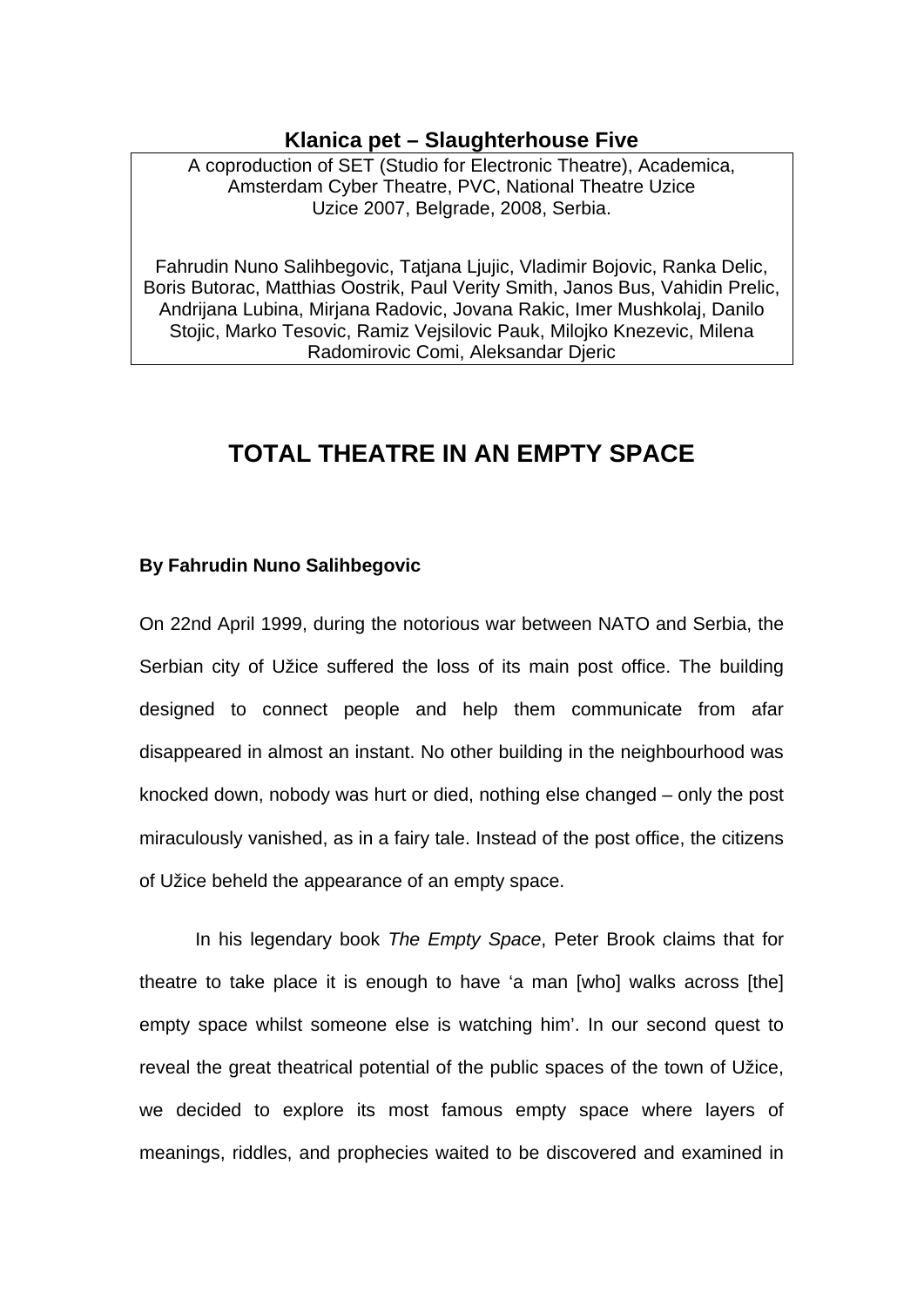order to serve the well-being of the community of the future. Sadly, the empty space of Užice's post office is not the only empty space created in recent wars in the former Yugoslavia. Many other buildings disappeared, and many homes perished, leaving only the memories of the times when these empty spaces were anything but empty.

 With *Slaughterhouse Five* we wished to pay tribute to all these empty spaces and raise awareness of their existence, not only in the sense of physical emptiness in the wounded cities and villages in the Balkans but more importantly about the emptiness in the souls of their former residents. We wanted to build, stone by stone, a theatrical monument, a reminiscence of human struggle against its own irrationality.

#### **Dramaturgy**

 The novel *Slaughterhouse Five* is a small but multilayered and enormously complex book, with many characters, stories, and sub-stories. In our adaptation, many characters and events had to disappear, and sometimes a few of them merged into a single entity, but the general storyline remained more or less the same. One of the main goals in the process of dramatisation was to keep the plot clear and comprehensible. We wanted to defamiliarise all other elements of the performance and for that we needed to have a firm storyline. Otherwise we feared that the narrative might seem unintelligible and too abstract, causing the whole performance to fall apart.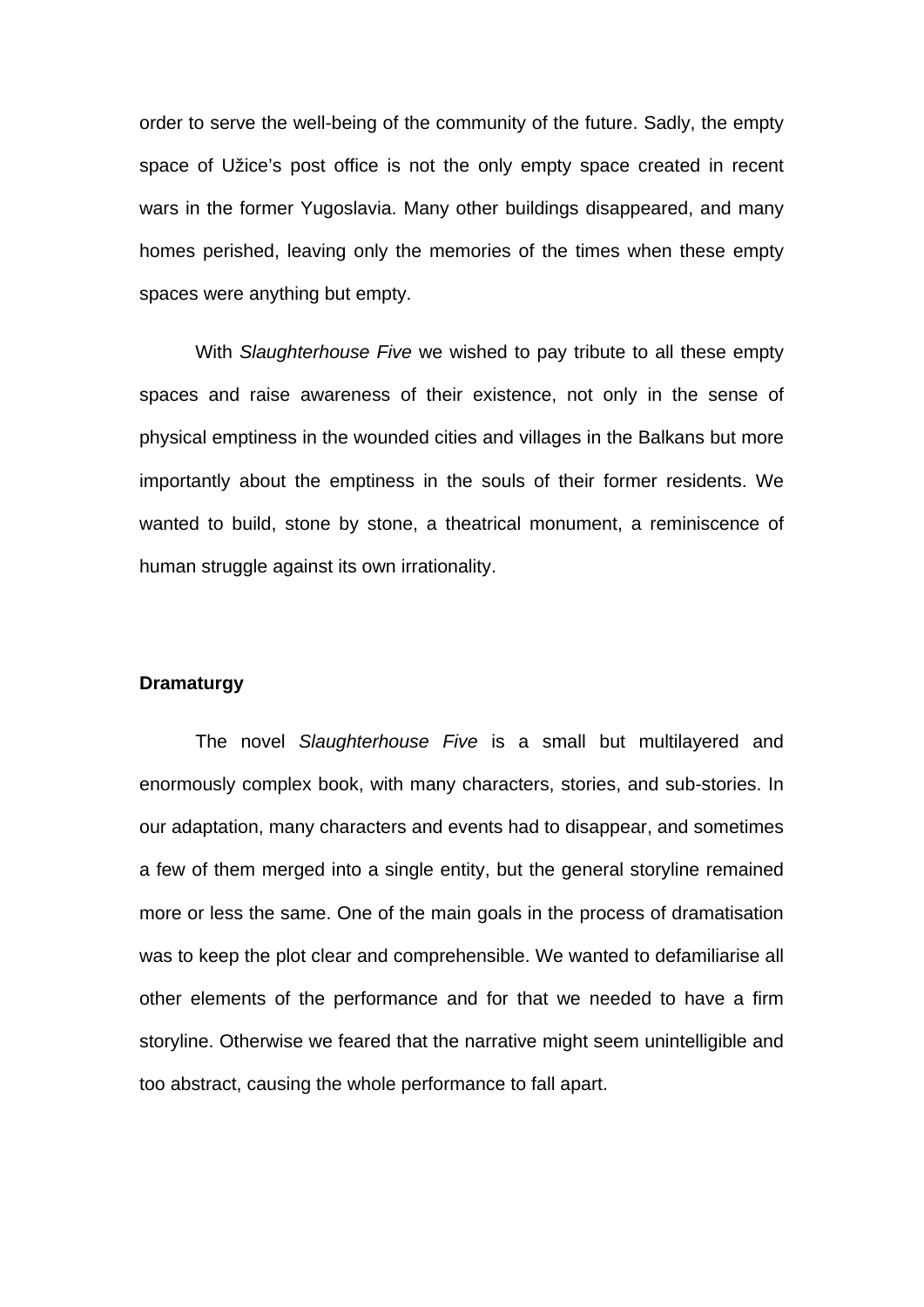In Vonnegut's novel, the central character, Billy Pilgrim, is a young American soldier who, as a prisoner of war in Germany, experienced the fire bombing of Dresden in February 1945. After he was captured and brought to a Dresden prison camp, Billy was enormously impressed by the look of the city that was considered to be a European architectural jewel. During a single night of fire bombing, Dresden was destroyed completely and transformed into an empty space. The psychological impact of this event on Billy was so strong that he got unstuck in time. He claimed that he was abducted by aliens and taken to the faraway planet Tralfamadore, where he was displayed in a zoo and examined by the extraterrestrials. On Tralfamadore, he learned about the *real* nature of time. After having this experience he started to unwillingly visit different periods of his life.

 Besides its extraordinary plot, the novel also contains many selfreflective passages. Vonnegut's metafictional remarks about the art of literature sound uncannily familiar to the current debates in digital performing arts criticism and theory. The part where the writer speaks about the nature of novel on Tralfamadore served as an inspiration for our self-ironic comments about the modern interactive multimedia theatre.

There are no books on Tralfamadore. There is, though, something we call 'hyperelectric static dynamic theatre'. It is at once a book, cinema, theatre, and electrovision; and the actors are we – the audience. We, Tralfs, watch this theatre that happens in one moment. There isn't any particular relationship between the events shown, except that the author has chosen them carefully, so that, when seen all at once, they produce an image of life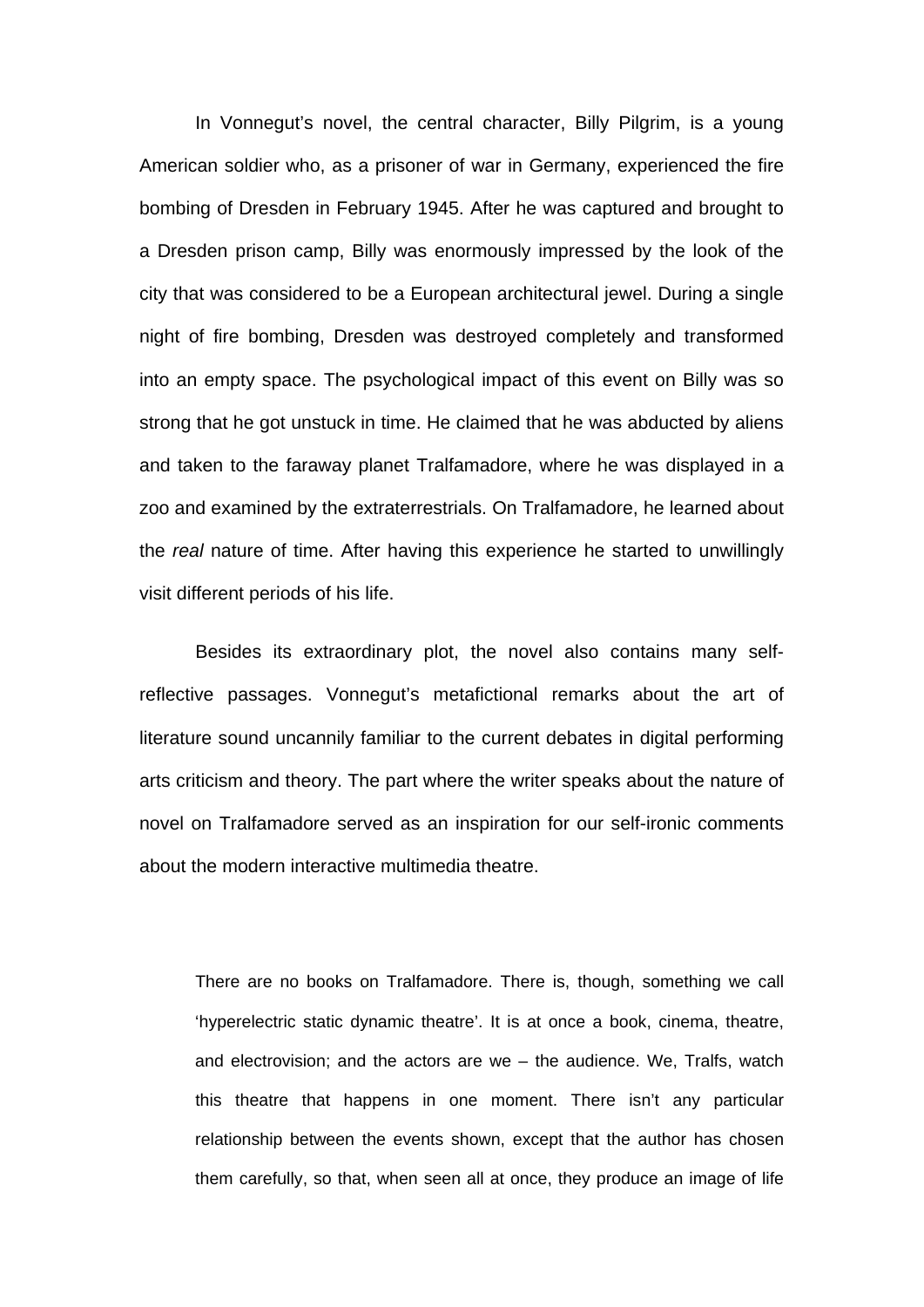that is beautiful and surprising and deep. There is no beginning, no middle, no end, no plot, no moral, no story, no action. What we love in our theatre are the depths of many marvelous moments seen all at one time.

(*Slaughterhouse Five* - performance 2007)

Shall we ever be able to 'produce an image of life that is beautiful and surprising and deep' and abandon the good old dramaturgy once and for all? Can such an instant dramaturgy ever be 'beautiful' and 'deep' outside the fictional context of a theatre performance on Tralfamadore? In the case of *Slaughterhouse Five* we consciously chose a more conventional and terrestrial one.

#### **Scenography**

 I envisioned the scenography for *Slaughterhouse Five* as a labyrinth with high walls which would create not only a scenography for the performance, but would also arise as a huge sculpture on the place where the post office once stood. Before entering the stage, the audience was supposed to walk through this labyrinth and trigger different sound effects. Unfortunately, just a couple of days before the premiere, the weather conditions changed and the organisers decided to look for an alternative location. In spite of our great wish to present our project on the location, the risk was too high. Sudden and very intensive storms pushed our project from the outside location onto the main stage of the National Theatre. The whole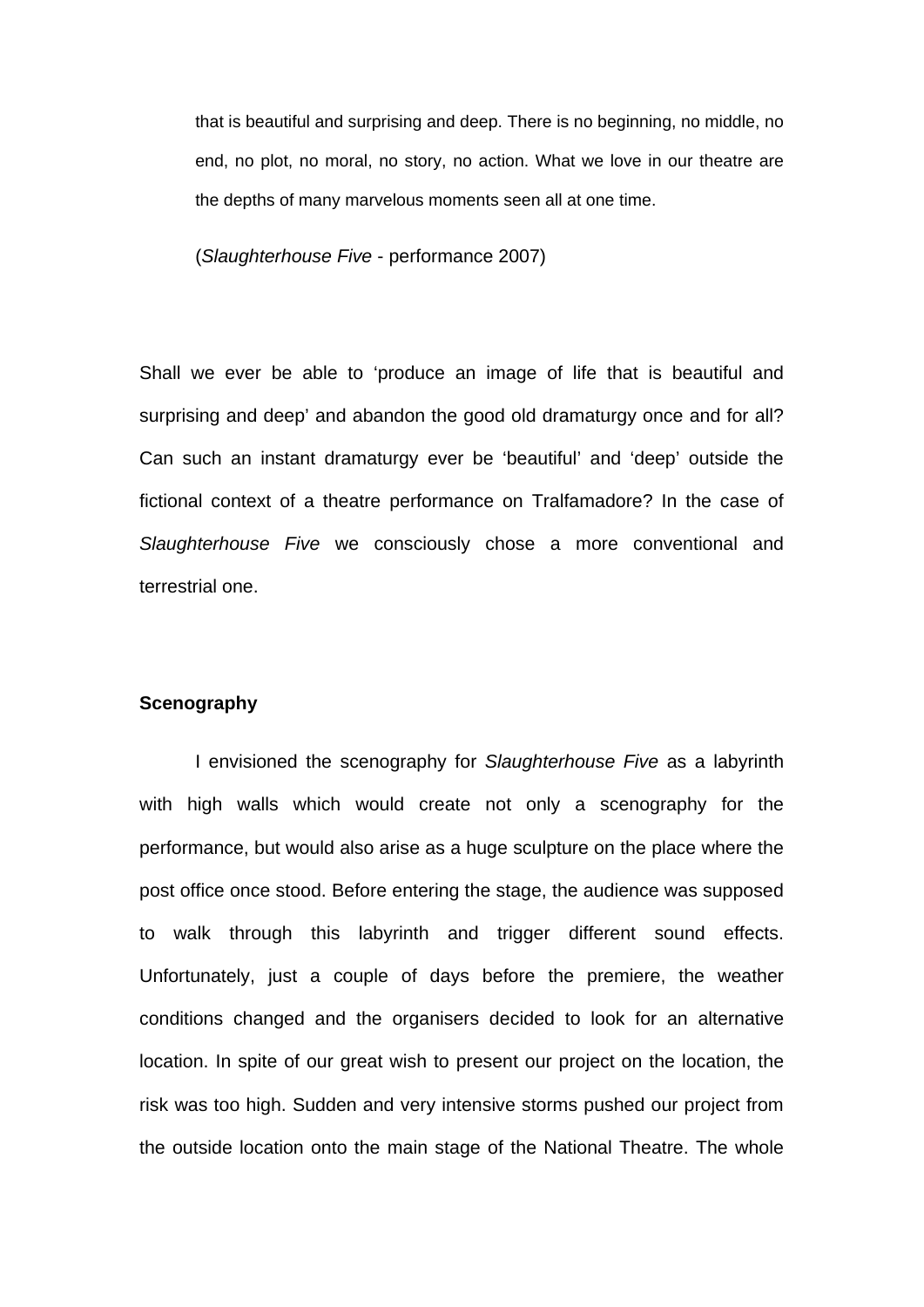scenographic concept had to be rearranged for the new situation. We used all the elements of the original construction and adapted them to the requirements of the new location.

### **Performers**

In my concept of (total) theatre, the performers are the core element and lend a distinct style to every performance. Therefore they should be trained both as verbal actors and physical performers or dancers, in order to maximise the use of their voice, body, movement, and facial expression. In digital performance, these elements are further emphasised and amplified by the use of technology. When it comes to the training methods for the performers, my personal preference is a combination of oriental physical theatre techniques and verbal exercises applied to the physical position and condition of the body. In this way relatively easily the necessary abstraction of expression can be achieved, which goes beyond the naturalistic or psychologically motivated methods of acting. Instead of having engaged only a verbal or only a physical aspect of the performer, using this technique allows the whole being of the performer to be expressive.

In *Slaughterhouse Five*, I worked with both dancers and actors. The main challenge was to create the necessary balance and persuade actors to dance and dancers to act. The Butoh acting, with its dark nature and expressiveness, was the most appropriate reference point in our quest for the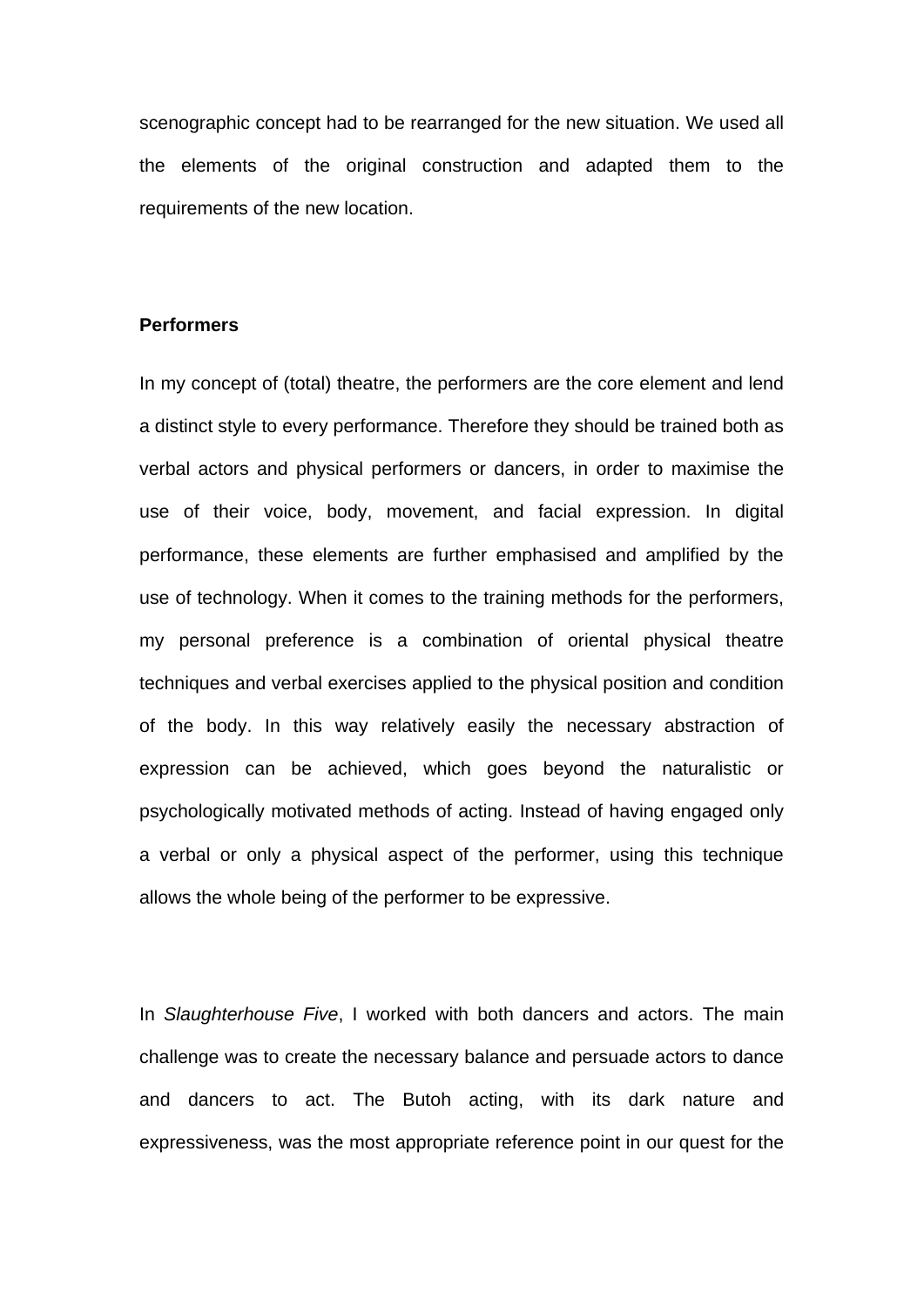unique language of this performance. We used unfamiliar body postures to intensify the horrific content of the outwardly normal and realistic dialogues between the tragically dehumanised protagonists of the war drama.

#### **Technology**

For this production we had plenty of digital equipment at our disposal. Yet, for the sake of the performance as a whole we did not want to be overwhelmed by the digital effects. We wanted to use them only when we had a very good dramaturgical reason. At the opening of the performance while the audience was entering the theatre they triggered the pre-recorded sounds of a walk over wreckage. The sound of broken glass and debris indicated that the audience was entering the ruins. The same sound reappeared after the fire bombing when Billy Pilgrim walked through the destroyed streets of Dresden. This effect, from the very beginning of the performance, was not designed to make the audience directly aware that they were 'really' walking over the ruins but rather to create an unconscious feeling of this. It was certainly not designed to be obvious that it was the audience themselves who were triggering the sounds interactively. The last thing we wanted was to inspire them to playfully engage in an interactive sound-game. On the contrary, we wanted a hidden interaction – something is provoked that is not immediately apparent. I hoped that this would work on an unconscious level but my belief is also that these invisible acts work as powerful generators of undertones which can determine the atmosphere of the play.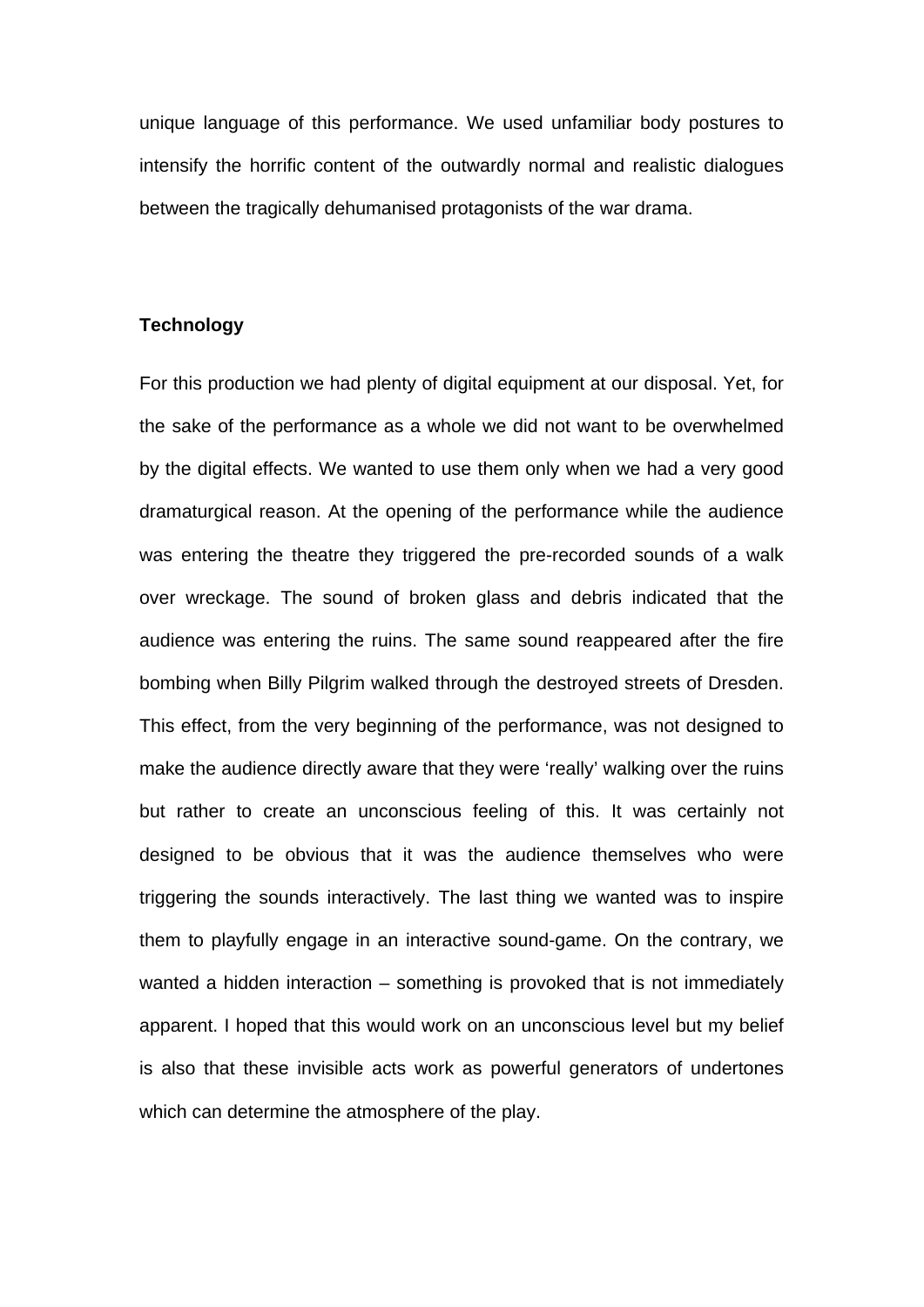The other example is also very much connected to the hidden content of the play. When Billy Pilgrim is abducted and placed in the Tralfamadore's zoo, the extraterrestrial visitors of the zoo are called to ask him questions. In Vonnegut's novel, the Tralfamadorians are mostly invisible creatures, and only their eyes sometimes can be seen. That idea appeared very straightforward, the easiest solution for staging our scene in the zoo. However, we decided to make a scene where the actual audience in the theatre would appear as the audience on Tralfamadore. We turned the camera towards the audience, captured a distorted image of the people watching our play and projected it onto the screen in the zoo on stage. We had a very good reason to do this. Very often during the play it is not sure whether the things are really happening in the way they seem to be happening or whether they occur only in Billy's confused mind. There are too many déjà vus and different characters from different times and spaces saying exactly the same lines of text. To make it even more confusing, single characters speak with the voices of three different people. Billy enters the boxcar of a German train and finds himself in a flying saucer. There exists constant and serious uncertainty about the credibility of Billy's universe. Yet, there is no alternative, no other rational possibility that would offer a way out. Billy is hopelessly caught in his world as is the audience that travels together with him. The moment they recognise themselves as distorted images of the audience on Tralfamadore's zoo, this whole confusing game is even more enhanced. What do they see on the stage – Tralfamadorians or themselves?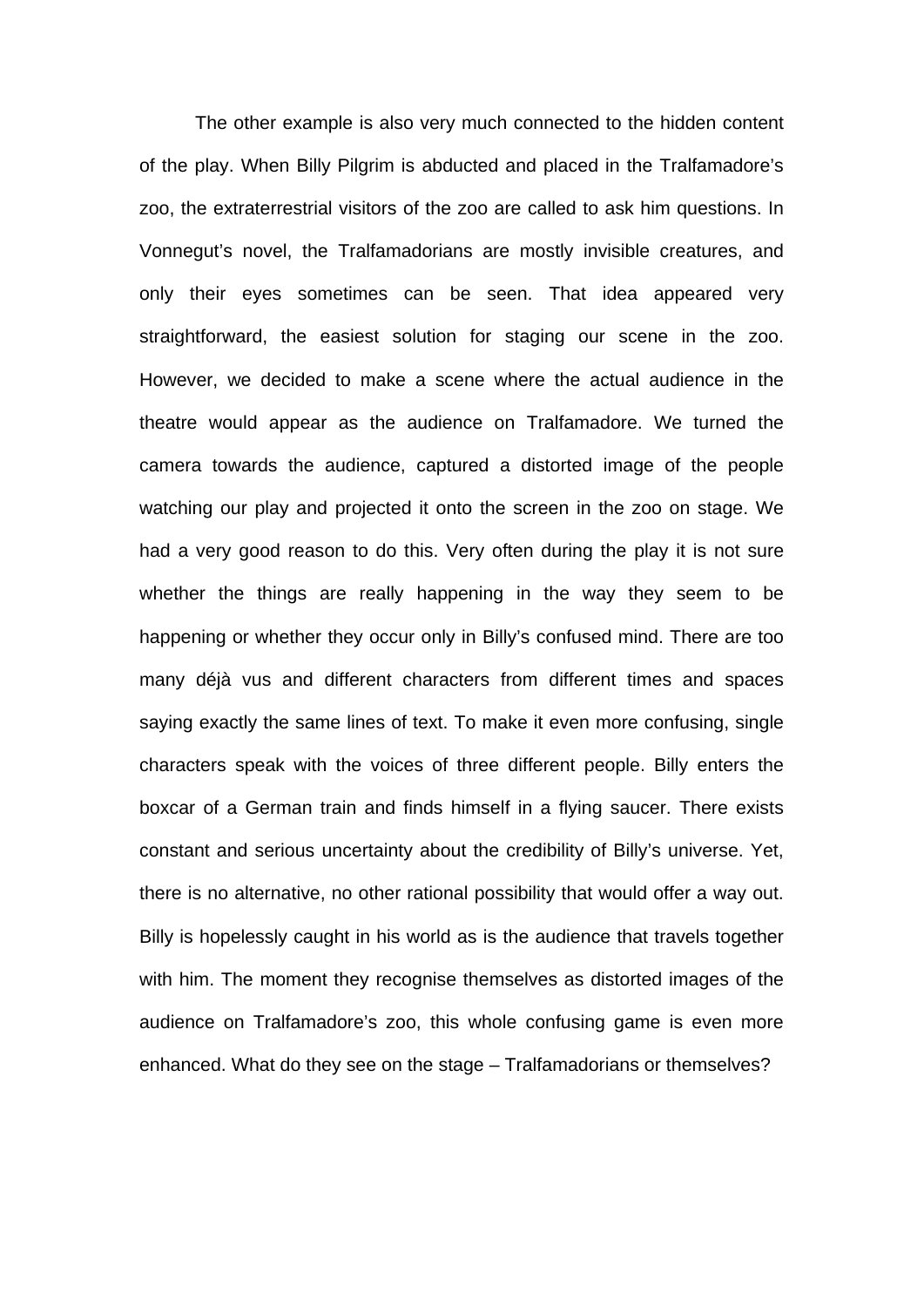My intention in this project was to test in a real situation all my abstract ideas about total theatre and the role that digital technology can have in this concept. My goal was to make a performance with elements of verbal theatre, documentary theatre, visual theatre, dance, physical theatre, novel, interactive sound installation and interactive multimedia theatre, where all these elements are combined to create a coherent theatre event. No single media mode was allowed to have a more important role then the other. Everything had to serve the idea of a balanced theatrical narrative where the audience is not especially aware of all of the different media but experiences the whole complex structure as a unified theatrical event. In *Slaughterhouse Five* we achieved, to a certain level, the particular style that we were hoping for. We worked hard to balance all the different media elements to create something which can be considered a unique style of performance. We used old documentary film footage about events described in the book, and combined them with the science fiction effects on the yet undiscovered planet. We mixed the dance parts with the verbal theatre and interactively created soundscapes with the composed music. If we succeeded throughout the whole piece in keeping all these different elements as part of a coherent whole then the digital technology definitely had a vital role in achieving this.

#### **Fahrudin Nuno Salihbegovic**

Fahrudin Nuno Salihbegovic is a theatre director, multimedia artist, set designer, and lecturer. He holds a postgraduate degree in Theatre and Dance Studies from DasArts, Amsterdam, and a PhD in Digital Theatre from Brunel